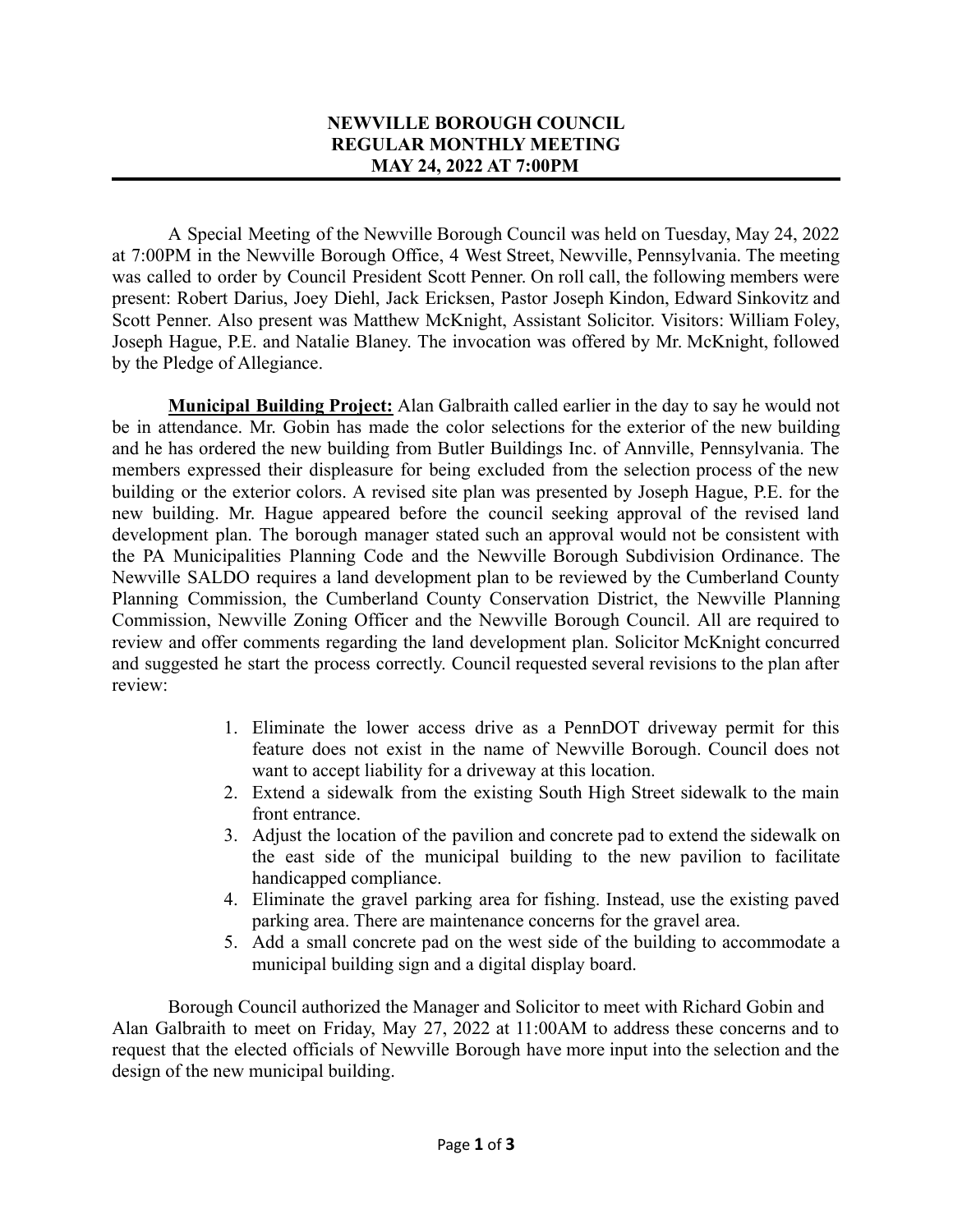**General Insurance Renewal 2021-2022:** The bid tabulation was reviewed. It was announced that the renewal option of Brown and Brown of the Lehigh Valley will result in a \$2,700 savings. A motion was made by Mr. Ericksen, seconded by Mr. Sinkovitz to authorize the acceptance of the bid provided by Brown and Brown of the Lehigh Valley, Inc, 3001 Emrick Blvd., Bethlehem, PA 17241 in the amount of \$98,838. All were in favor. Motion was passed with six (6) affirmative and zero (0) negative votes. The coverage will renew on June 1, 2022.

**Health Care Renewal:** The members reviewed the bid tabulation. Remaining with the existing health care plan will cost an additional \$18,768 per year. Other plan options will result in a savings. After discussion, council agreed to accept the Highmark Blue Shield Premier Balance PPO 500A plan at a cost of \$18,397.00 provided by Benefit Connections, 43 Eastgate Drive, Carlisle, 17015. This will be subject to the Benefit Connections providing a list of non-participating physicians which the Manager will provide to all full-time employees. A motion was made by Mr. Sinkovitz, seconded by Mrs. Diehl to accept the Highmark Plan if the employees are satisfied with the physicians participating in the plan. All were in favor. The motion was passed with six (6) affirmative and zero (0) negative votes.

**Assistance to the VFW:** It was reported that the VFW is having difficulty in mowing the grass at the post due to manpower. Council noted the VFW Post has always been supportive of Newville Borough and has been gracious in offering their building and parking whenever needed. A motion was made by Mrs. Diehl, seconded by Pastor Kindon to provide mowing services by Kevin Yost at a cost of \$350 per month, through August, in exchange for parking during events at the adjacent Newville Community Park. All were in favor. Motion was passed with six (6) affirmative and zero (0) negative votes.

**North Corporation Street Project:** New Enterprise Stone and Limestone Company Inc. has submitted change order #2 in the amount of \$850 for additional costs associated with the rise in fuel and oil prices. A motion was made by Mr. Sinkovitz, seconded by Mr. Darius to approve the change order request. All were in favor. Motion was passed with six (6) affirmative and zero (0) negative votes.

**New Code Enforcement Officer:** President Penner noted that one applicant was interviewed at 6:30PM prior to the meeting for the position of code enforcement officer. A motion was made by Mrs. Diehl seconded by Mr. Sinkovitz to approve the appointment of Newville resident William Foley as part time code enforcement officer at the hourly rate of \$18.50 for up to 25 hours per week. All were in favor. Motion was passed with six (6) affirmative and zero (0) negative votes.

**Abandoned and Junk Vehicle Registrations:** A motion was made by Mrs. Diehl, seconded by Mr. Darius to send a letter to Mayor Croutch requesting the police department's assistance in providing vehicle registration information to the code enforcement officer as needed to determine the owners of junk or abandoned vehicles. All were in favor. Motion was passed with six (6) affirmative and zero (0) negative votes.

**Old or New Business:** There were no items of old or new business.